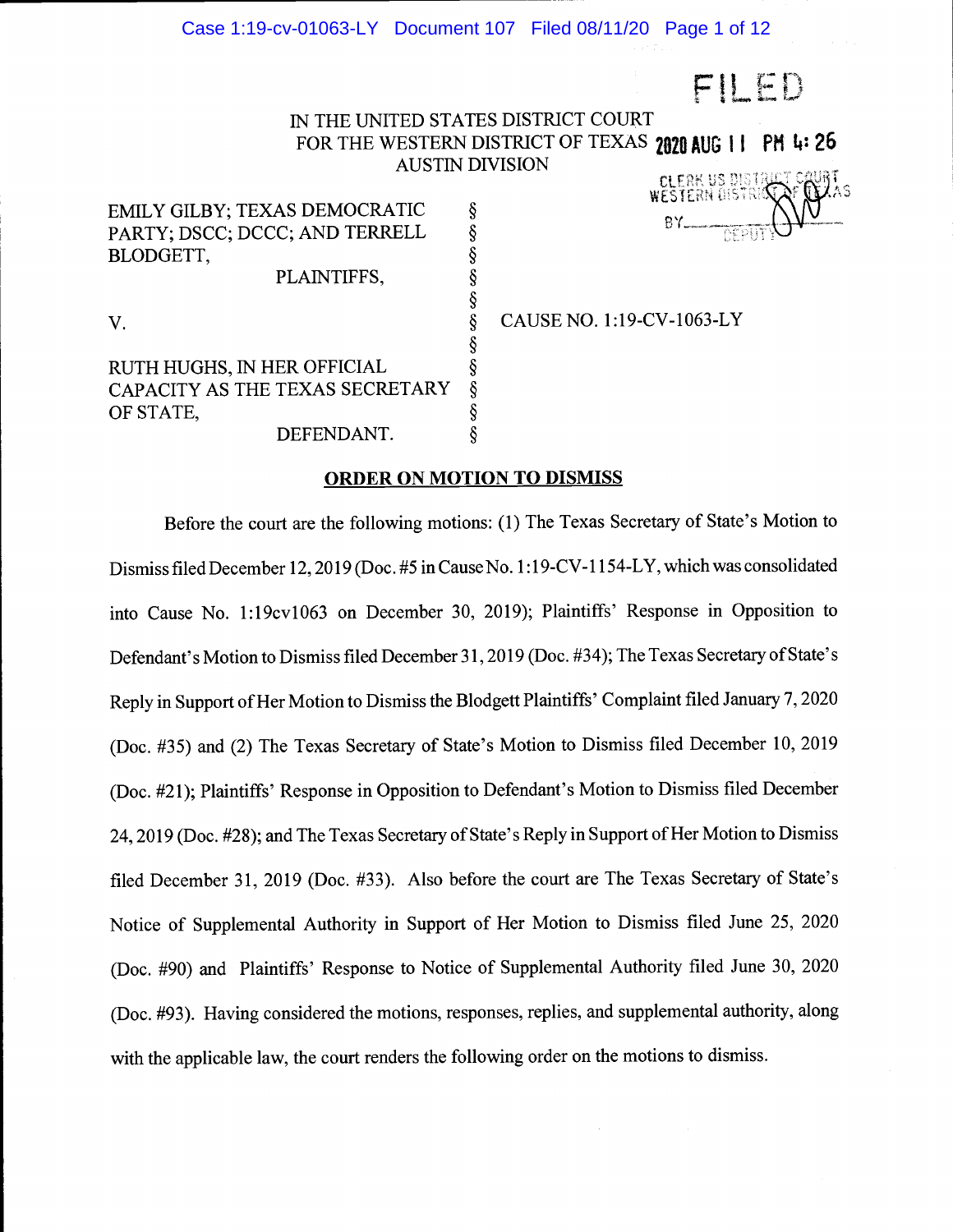#### I. BACKGROUND

This case involves the constitutionality of a Texas law that requires all early-voting polling locations to be open throughout the entire early-voting period. On June 14, 2019, Texas Governor Greg Abbott signed into law House Bill 1888 ("HB 1888"), which went into effect on September 1, 2019, amending Section 85.064 of the Texas Election Code to require that early voting at any polling location in Texas be available on the same weekdays as at the main early-voting polling locations for each county, and that any early-voting polling location remain open for at least eight hours each weekday it is open. Plaintiffs allege that HB 1888 effectively bans "temporary" or "mobile" early-voting locations with flexible hours and days, which provided early-voting opportunities to as many voters as possible, including young Texas voters living on or near college or university campuses or voters without reliable access to transportation. Plaintiffs assert that HB 1888 will continue to lead to substantially fewer early-voting opportunities for young and elderly voters without reliable access to transportation and is therefore unconstitutional under the First, Fourteenth, and Twenty-Sixth Amendments of the United States Constitution and violates the Americans with Disabilities Act ("ADA")

Plaintiffs include Emily Gilby, a registered voter in Williamson County, Texas, and student at Southwestern University serving as President of the Southwestern University College Democrats; Terrell Blodgett, a disabled 96-year-old registered voter in Travis County, Texas, who lives at Westminster senior-living facility; the Texas Democratic Party; and two national Democratic committees–Democratic Senatorial Campaign Committee and Democratic Congressional Campaign Committee (collectively, "Plaintiffs"). Plaintiffs challenge the constitutionality of HB 1888, asserting that HB 1888 limits equal access to early voting for a significant section of the Texas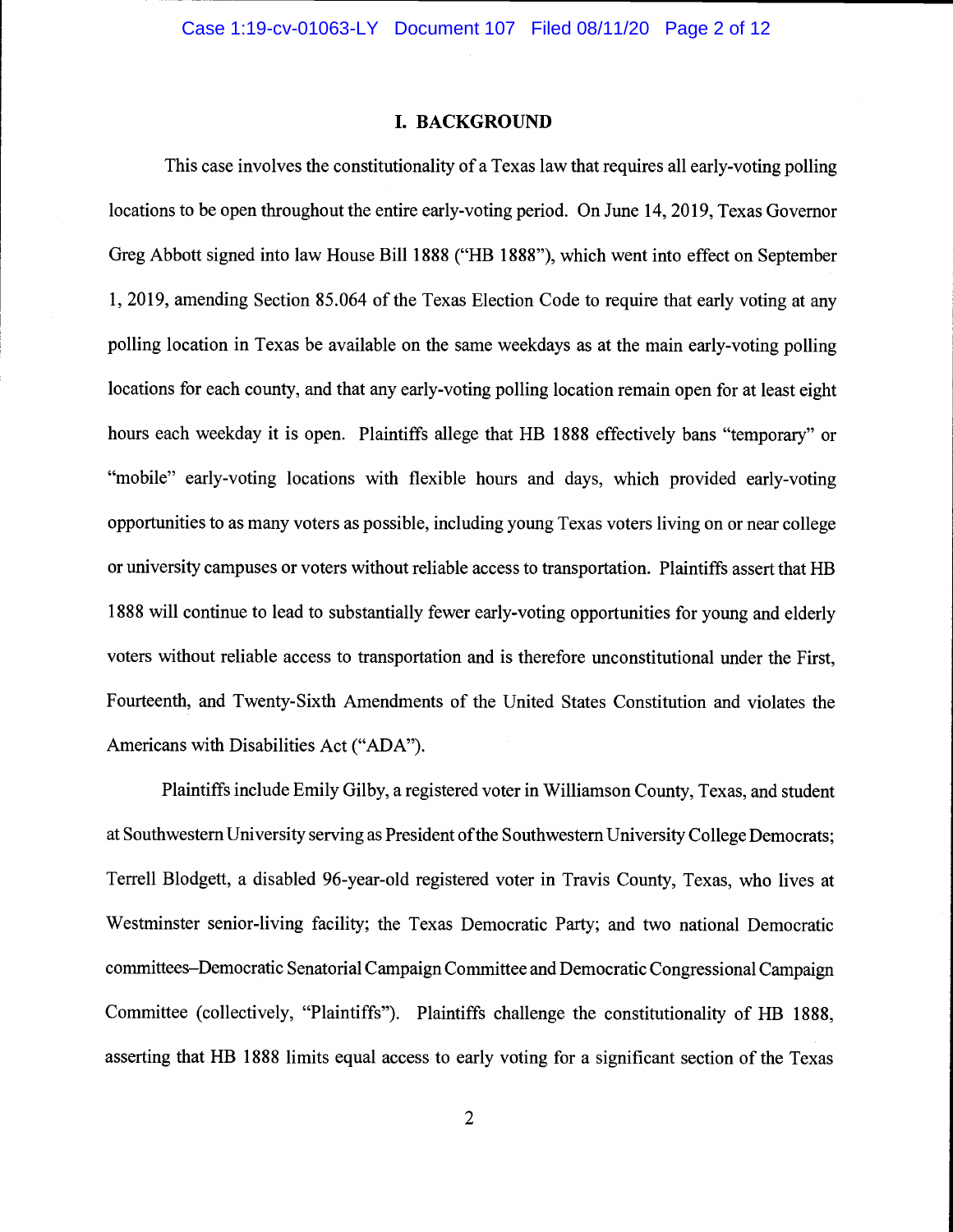## Case 1:19-cv-01063-LY Document 107 Filed 08/11/20 Page 3 of 12

electorate by making it more difficult for hundreds of thousands of Texas voters to participate in early voting in the communities in which they live and work, in violation of the First and Fourteenth Amendments. Further, Plaintiffs argue that HB 1888 violates the Twenty-Sixth Amendment, which explicitly protects young voters against such restrictions on the franchise and guarantees them a substantive right to participate equally with other qualified voters in the electoral process. Plaintiff Terre!! Blodgett also alleges under Section 1983 of Title 42 of the United States Code that HB1888 violates the ADA in that HB 1888 renders the facilities for early voting in person inaccessible and unusable to Blodgett because of his disabilities. Plaintiffs request that the court render an order  $(1)$ declaring that HB 1888 violates the First, Fourteenth and Twenty-Sixth Amendments to the United States Constitution and Title II of the ADA, and (2) permanently enjoining Defendant Ruth Hughs, the Texas Secretary of State, from implementing, enforcing, or giving any effect to HB 1888.

Hughs is named in her official capacity as Texas's chief elections officer responsible for the administration and implementation of election laws in Texas. See Tex. Elec. Code Ann. § 31.001(a). Hughs moves to dismiss Plaintiffs' complaint for lack of subject-matter jurisdiction and failure to state a claim. See Fed. R. Civ. P. 12(b)(1), (6). She raises three arguments in favor of dismissal. First, Hughs asserts that Plaintiffs cannot sue the Secretary of State because she does not enforce HB 1888. Second, Hughs argues that Plaintiffs lack standing because Plaintiffs purported injuries are speculative. Third, Hughs argues that HB 1888 is constitutional because it does not burden anyone's right to vote and as there is no constitutional right to early voting.

#### II. STANDARD OF REVIEW

A party may challenge the court's subject-matter jurisdiction based upon the allegations on the face of the complaint. See Fed. R. Civ. P.  $12(b)(1)$ ; Barrera–Montenegro v. United States, 74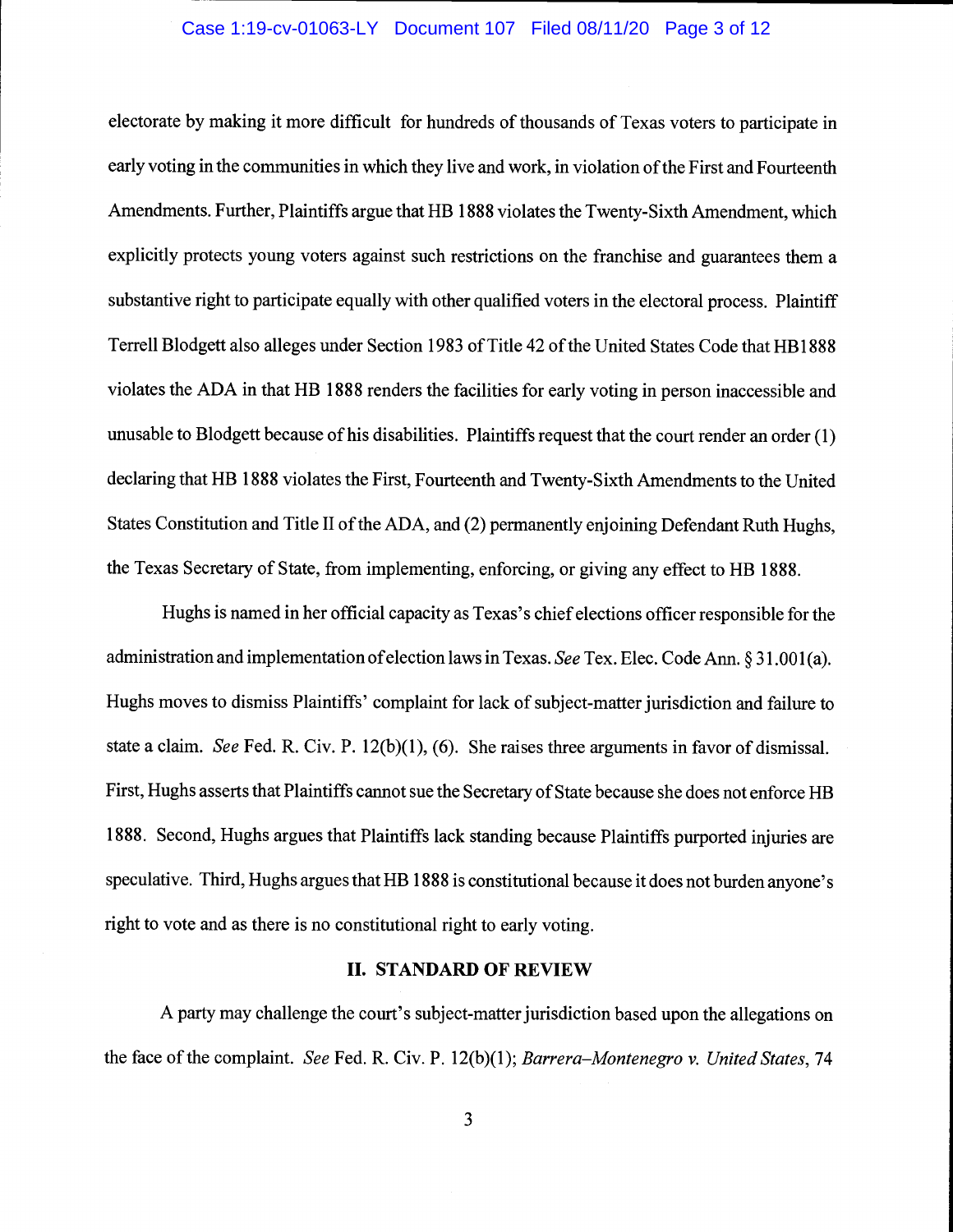## Case 1:19-cv-01063-LY Document 107 Filed 08/11/20 Page 4 of 12

F.3d 657, 659 (5th Cir. 1996). In ruling on a motion to dismiss for lack of subject-matter jurisdiction, "a trial court is free to weigh the evidence and satisfy itself as to the existence of its power to hear the case." MD Physicians & Assocs., Inc. v. State Bd. of Ins., 957 F.2d 178, 181 (5th Cir. 1992). In ruling on a Rule  $12(b)(1)$  motion to dismiss, the court may rely on (1) the complaint alone, presuming the allegations to be true, (2) the complaint supplemented by undisputed facts, or (3) the complaint supplemented by undisputed facts and by the court's resolution of disputed jurisdictional facts. Freeman v. United States, 556 F.3d 326, 334 (5th Cir. 2009).

Plaintiffs must establish the elements of standing before a court exercises jurisdiction. The United States Supreme Court requires strict compliance with this jurisdictional-standing requirement. See Chicago & G. T. Ry. Co. v. Wellman, 143 U.S. 339, 345 (1892) (federal courts may exercise power "only in the last resort, and as a necessity"); Muskrat v. United States, 219 U.S. 346, 356(1911) ("[F]rom its earliest history this [Cjourt has consistently declined to exercise any powers other than those which are strictly judicial in their nature"). This requirement assures that "there is a real need to exercise the power of judicial review in order to protect the interests of the complaining party." Schlesinger v. Reservists Comm. to Stop the War, 418 U.S. 208, 221 (1974).

Rule 12(b)(6) allows for dismissal of an action "for failure to state a claim upon which relief can be granted." Although a complaint attacked by a Rule 12(b)(6) motion does not need detailed factual allegations in order to avoid dismissal, the plaintiff's factual allegations "must be enough to raise a right to relief above the speculative level." Bell Atl. Corp. v. Twombly, 550 U.S. 544, 555 (2007); see also Cuvillier v. Taylor, 503 F.3d 397, 401 (5th Cir. 2007). A plaintiff's obligation "requires more than labels and conclusions, and a formulaic recitation of the elements of a cause of action will not do." Id. The Supreme Court expounded on the Twombly standard, explaining that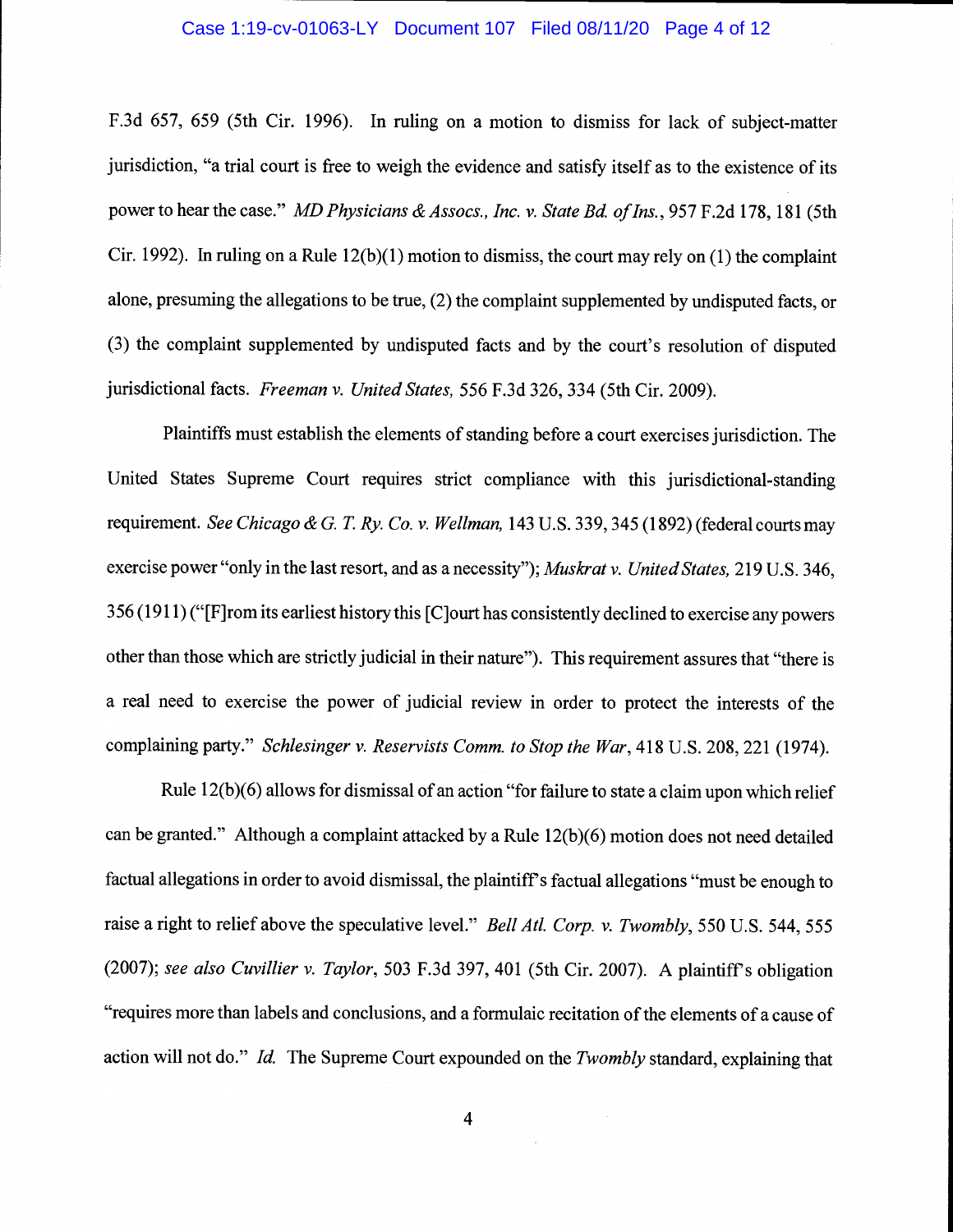a complaint must contain sufficient factual matter to state a claim to relief that is plausible on its face. Ashcroft v. Iqbal, 556 U.S. 662, 677 (2009). "A claim has facial plausibility when the plaintiff pleads factual content that allows the court to draw the reasonable inference that the defendant is liable for the misconduct alleged." Id. In evaluating a motion to dismiss, the court must construe the complaint liberally and accept all of the plaintiff's factual allegations in the complaint as true. See In re Katrina Canal Breaches Litig., 495 F.3d 191, 205 (5th Cir. 2009).

## III. ANALYSIS

## A. Authority of the Texas Secretary of State for Standing Purposes

Hughs asserts that Plaintiffs cannot establish standing to sue her because HB 1888 is implemented by local officials in Texas who determine the early-voting polling locations and is enforced through election contests filed by losing candidates, not by Hughs. Relying on the Fifth Circuit's recent opinion in City of Austin v. Paxton, Hughs argues that Plaintiffs cannot sue her for things she does not do. 943 F.3d 993, 998 (5th Cir. 2019) ("Where no state official or agency is named in the statute in question, we consider whether the state official actually has the authority to enforce the challenged law."). Hughs fails to acknowledge, however, that the circuit has already determined that she is the proper defendant in this case.

Plaintiffs' alleged injuries must be "fairly. . . trace[able] to the challenged action of the defendant, and not... the result [of] the independent action of some third party not before the court." Lujan v. Defs. of Wildlife, 504 U.S. 555, 560-61 (1992) (quoting Simon v. Eastern Ky. Welfare Rights Org., 426 U.S. 26, 41–42 (1976)). "The facial invalidity of a Texas election statute is, without question, fairly traceable to and redressable by the State of Texas itself and its Secretary of State, who serves as the 'chief election officer of the state." OCA-Greater Houston v. Texas, 867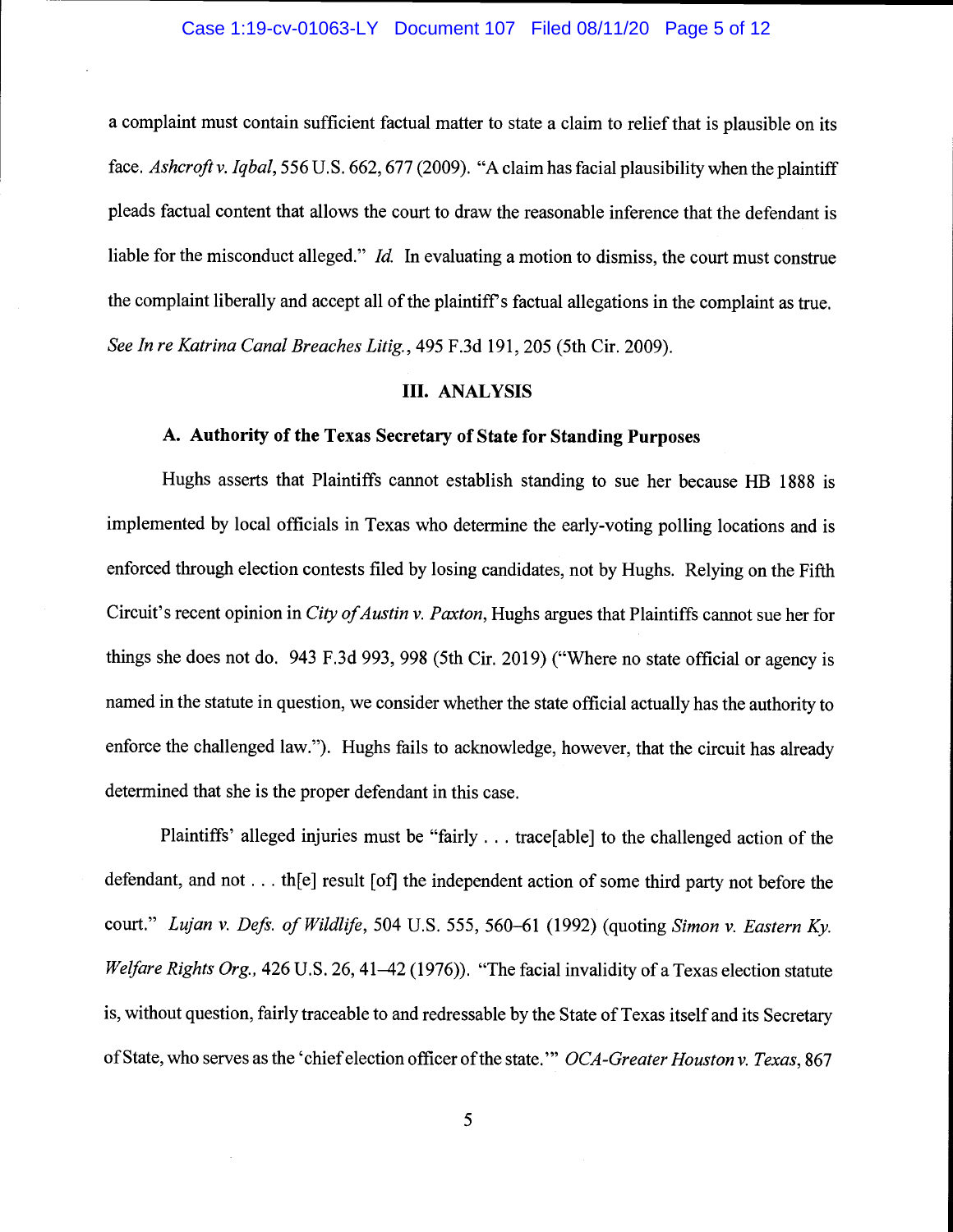## Case 1:19-cv-01063-LY Document 107 Filed 08/11/20 Page 6 of 12

F.3d 604, 613 (5th Cir. 2017) (quoting Tex. Elec. Code Ann. § 31.001(a)). HB 1888 creates no private right of action; rather, the statue applies to every election held in the Texas,<sup>1</sup> and, as the chief election officer of the state, the Texas Secretary of State "is instructed by statute to 'obtain and maintain uniformity in the application, operation, and interpretation of this code and of the election laws outside this code." Id. at  $613-14$  (quoting Tex. Elec. Code Ann. § 31.003). Thus, Plaintiffs have met their burden to show that their alleged injury is traceable to and redressable by Hughs.

Hughs also raises the defense of state sovereign immunity, arguing that Plaintiffs have not complied with the strictures of the *Ex parte Young* exception to sovereign immunity because the Secretary of State has no connection with, and is not "threaten [ing] and [] about to commence proceedings" to enforce an invalid act. 209 U.S. 123, 155-56 (1908). This argument is similarly based upon Hughs's improper assertion that the Secretary of State does not enforce Texas election law. However, sovereign immunity cannot be asserted in this case. "[A] federal court, consistent with the Eleventh Amendment, may enjoin state officials to conform their future conduct to the requirements of federal law." McCarthy ex rel. Travis v. Hawkins, 381 F.3d 407, 412 (5th Cir. 2004) (quoting Quern v. Jordan, 440 U.S. 332, 337(1979)). Therefore, the immunity from suit that Texas and Hughs otherwise enjoy in federal court offers no shield in this case.

# B. Plaintiffs' Standing

Federal courts have an independent obligation to ensure that subject-matter jurisdiction exists before reaching the merits of a dispute. "For a court to pronounce upon... the constitutionality of a state or federal law when it has no jurisdiction to do so is, by very definition, for a court to act ultra

<sup>&</sup>lt;sup>1</sup> Tex. Elec. Code Ann.  $\frac{1}{9}$  1.002(a).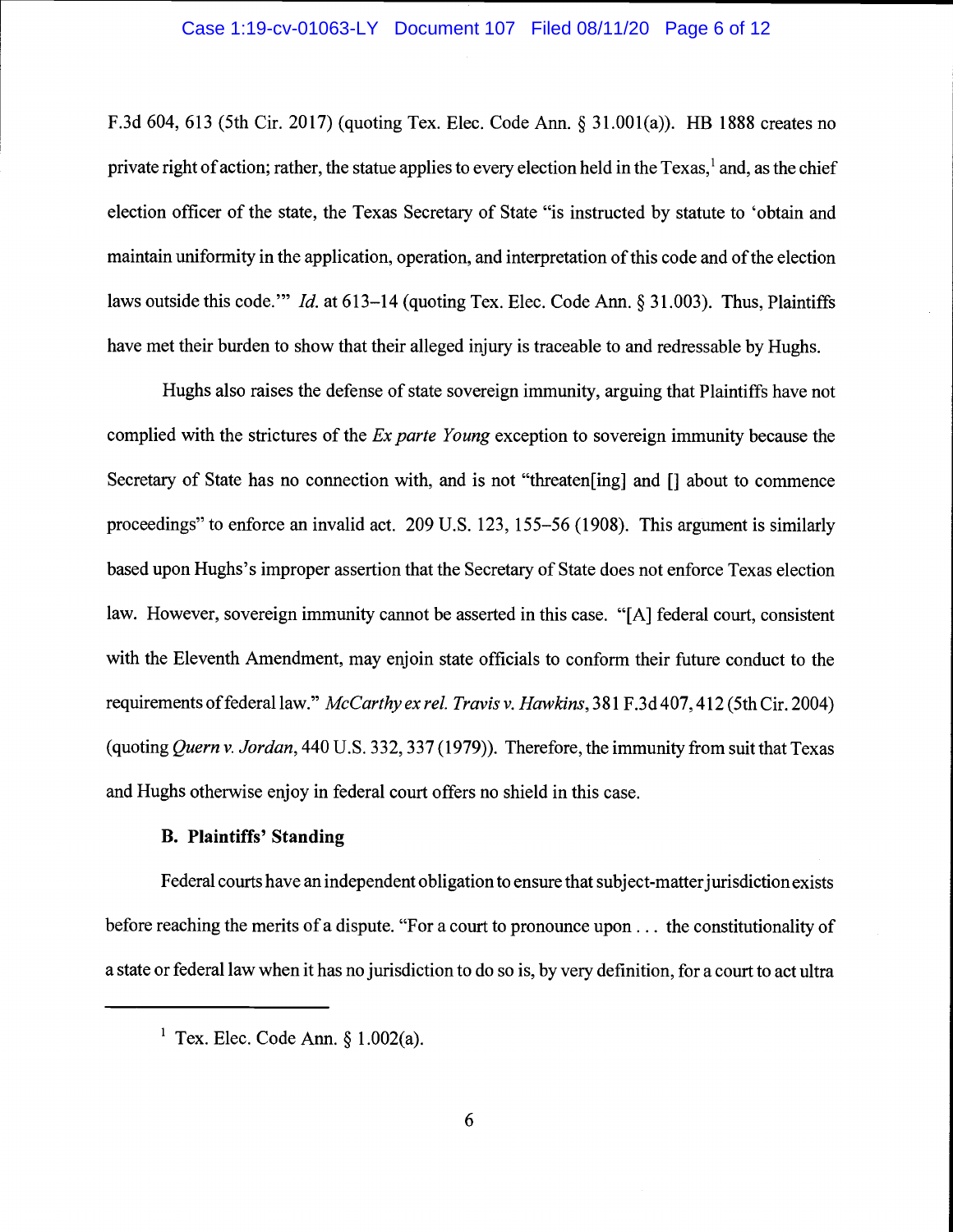## Case 1:19-cv-01063-LY Document 107 Filed 08/11/20 Page 7 of 12

vires." Steel Co. v. Citizens for a Better Env 't, 523 U.S. 83, 101-02 (1998). Article III of the United States Constitution limits the subject-matter jurisdiction of federal courts to "cases" and "controversies." U.S. CONST. art. Ill, § 2. In order to give meaning to Article III's case-orcontroversy requirement, courts have developed justiciability doctrines, including standing. Lujan, 504 U.S. at 560. Because standing is an essential component of federal subject-matter jurisdiction, the lack of standing can be raised at any time by a party or by the court. See Sample v. Morrison, 406 F.3d 310,312(5th Cir. 2005) (citing Sommers Drug Stores Co. Emp. Profit Sharing Tr. v. Corrigan, 883 F.2d 345, 348 (5th Cir.1989)). "In order to have constitutional standing, a plaintiff must establish (1) an injury in fact that is (2) fairly traceable to the challenged action of the defendant and (3) redressable by a favorable ruling." Fusilier v. Landry, No. 19-30665, 2020 WL 3496856, at \*2 (5th Cir. June 29, 2020) (citing *Lujan*, 504 U.S. at 560–61). Plaintiffs seeking prospective relief to prevent future injuries must prove that their threatened injuries are "certainly impending." Clapper v. Amnesty Int'l USA, 568 U.S. 398, 401 (2013) (internal quotation marks omitted). See also Jacobson v. Florida Sec'y of State, 957 F.3d 1153, 1201 (11th Cir. 2020).

Because the elements of standing "are not mere pleading requirements but rather an indispensable part of the plaintiff's case, each element must be supported . . . with the manner and degree of evidence required at the successive stages of the litigation." Lujan, 504 U.S. at 561. "At the pleading stage, general factual allegations of injury resulting from the defendant's conduct may suffice, for on a motion to dismiss we 'presum[e] that general allegations embrace those specific facts that are necessary to support the claim." Id. (quoting Lujan v. Nat'l Wildlife Fed'n, 497 U.S. 871, 889 (1990)). "[T]he presence of one party with standing is sufficient to satisfy Article III's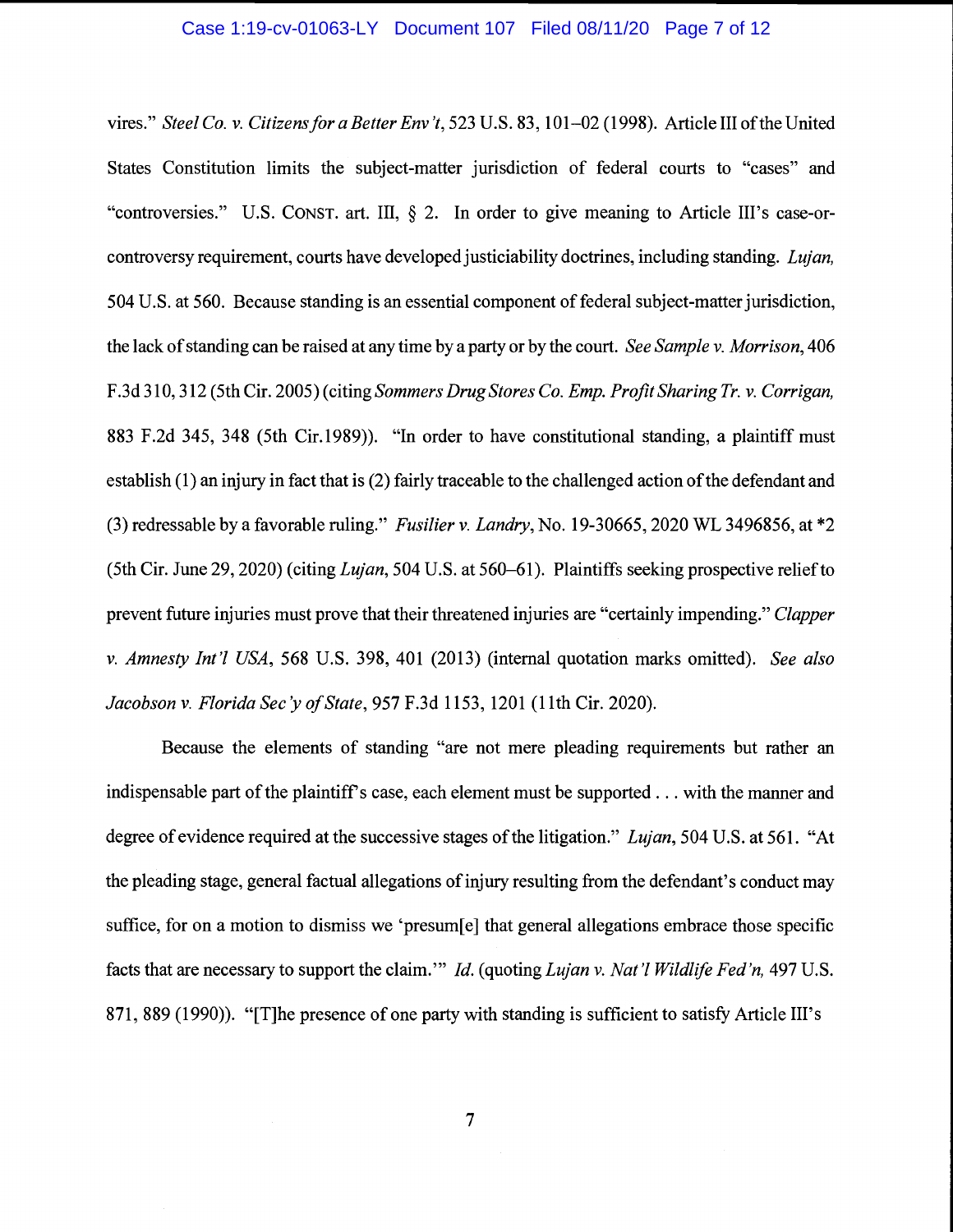## Case 1:19-cv-01063-LY Document 107 Filed 08/11/20 Page 8 of 12

case-or-controversy requirement." Rumsfeld v. Forum for Acad. & Institutional Rights, Inc., 547 U.s. 47, 52 n.2 (2006).

## 1. Individual Plaintiffs' Standing

Hughs argues that Plaintiffs Emily Gilby and Terrell Blodgett's ("Individual Plaintiffs") alleged injuries are too speculative to support Article III standing because their assertion that they will be unable to access an early voting polling location in future elections has not been determined by Travis and Williamson County officials, who have the option to place the early voting polling locations near or far from Individual Plaintiffs. Such speculation, Hughs asserts, cannot establish an injury-in-fact. See Clapper, 568 U.S. at 410 ("[Plaintiffs'] theory of standing, which relies on a highly attenuated chain of possibilities, does not satisfy the requirement that threatened injury must be certainly impending."). "For a threatened future injury to satisfy the imminence requirement, there must be at least a 'substantial risk' that the injury will occur." Stringer v. Whitley, 942 F.3d 715, 721 (5th Cir. 2019) (quoting Susan B. Anthony List v. Driehaus, 573 U.S. 149, 158 (2014)); Clapper, 568 U.S. at 414 n.5. Individual Plaintiffs' failure to identify the locations of future polling places, Hughs contends, fails to satisfy the "imminence requirement," mandating dismissal to avoid the "possibility of deciding a case in which no injury would have occurred at all." Ctr. for Biological Diversity v. EPA, 937 F.3d 533, 537 (5th Cir. 2019) (quoting Lujan, 504 U.S. at 564 n.2).

In response, Individual Plaintiffs argue that their respective complaints specifically allege a substantial risk that injury will occur. Gilby's First Amended Complaint states that "Southwestern University will be unable to host a temporary early voting location." Blodgett's Original Complaint states that "[w]ith the advent of HB 1888, the mobile voting location was not available at Westminster for the November 2019 election," and that "for the upcoming 2020 election cycle, and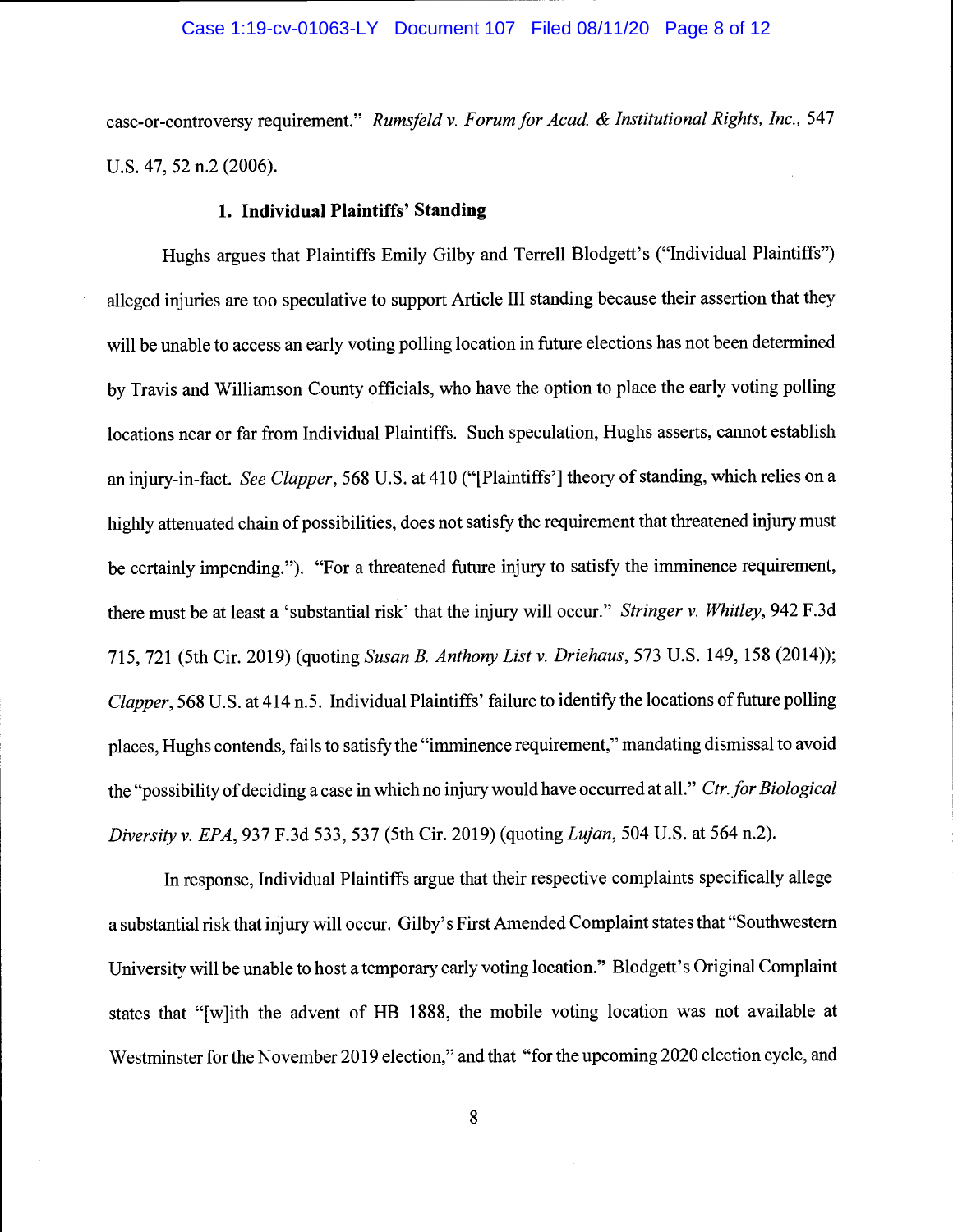## Case 1:19-cv-01063-LY Document 107 Filed 08/11/20 Page 9 of 12

for as long as HB 1888 and its Section 5 restriction on the use and availability of temporary polling locations continues in effect, Plaintiffs and organizational plaintiff members will continue to have their ability to vote discriminatorily abridged." The court agrees. On a motion to dismiss the court can "presum[e] that general allegations embrace those specific facts that are necessary to support the claim." Nat'l Wildlife Fed'n, 497 U.S. at 889. Therefore, the court concludes that Individual Plaintiffs have sufficiently pleaded Article III standing.

# 2. Committee Plaintiffs' Standing

Hughs argues that Plaintiffs Texas Democratic Party, Democratic Senatorial Campaign Committee, and Democratic Congressional Campaign Committee ("Committee Plaintiffs") lack organizational and associational standing. Additionally, Hughs asserts that Committee Plaintiffs lack statutory standing to assert a claim under Section 1983 of Title 42 of the United States Code. Having determined that Individual Plaintiffs' complaints specifically allege a substantial risk that injury has and will occur with the advent of HB1888 sufficient to confer standing under Article III, the court need not consider the standing issue as to the Committee Plaintiffs. See Rumsfeld, 547 U.S. at 52 n.2. See also Bowsher v. Synar, 478 U.S. 714, 721 (1986); Sec. of Interior v. California, 464 U.S. 312, 319, n.3 (1984).

# C. Constitutionality of HB 1888

Hughs asserts that regardless of whether or not Plaintiffs have standing, the court must dismiss Plaintiffs' claims because HB 1888 is constitutional, as it does not implicate Plaintiffs' right to vote, and satisfies the standard under the *Anderson-Burdick* framework.<sup>2</sup> Hughs argues that HB 1888 does not burden Plaintiffs' right to vote because there is no constitutional right to early voting

 $2$  Anderson v. Celebrezze, 460 U.S. 780 (1983); Burdick v. Takushi, 504 U.S. 428 (1992).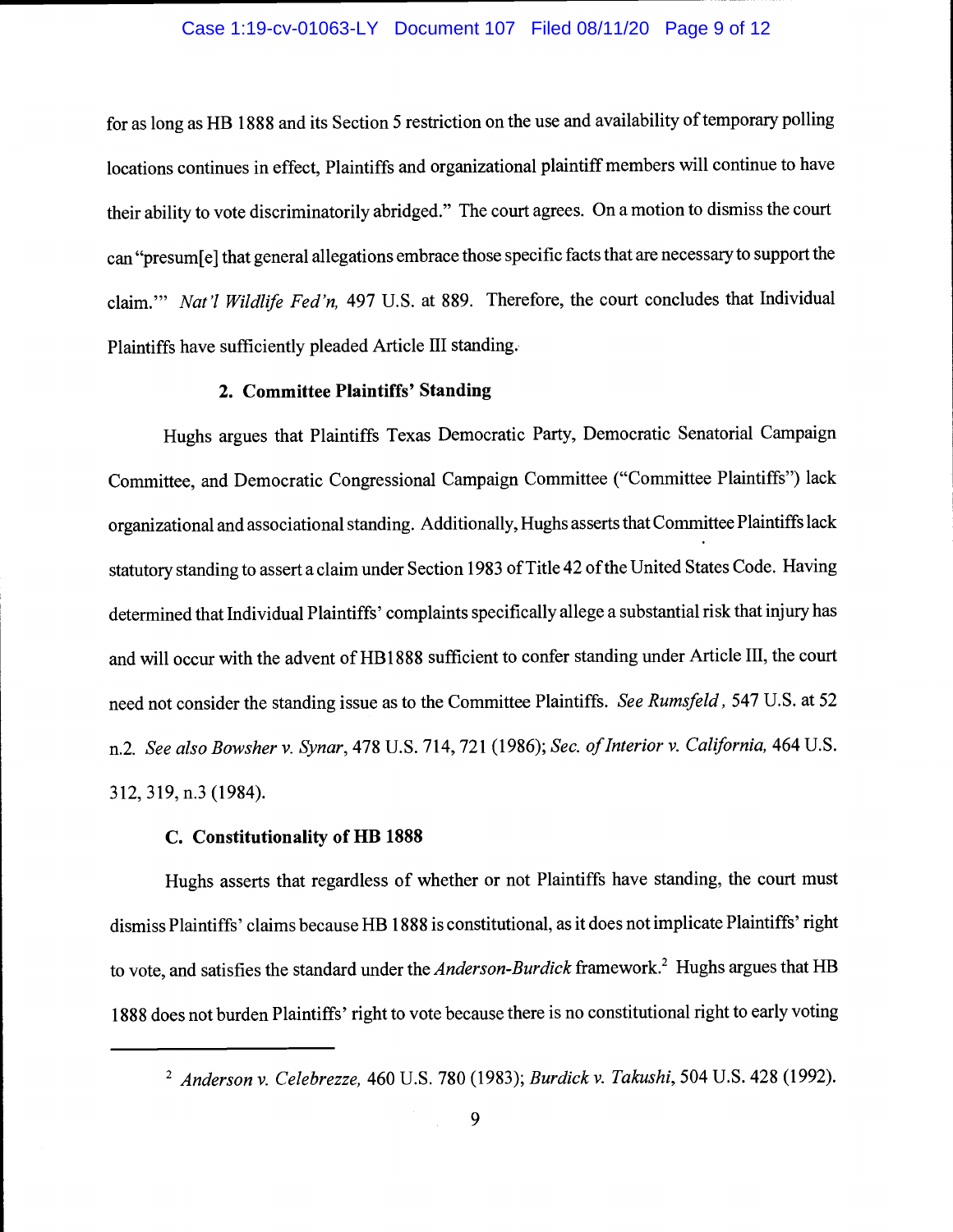## Case 1:19-cv-01063-LY Document 107 Filed 08/11/20 Page 10 of 12

in a particular location or for a particular time, and HB 1888 protects Texas's interests in preventing gamesmanship by local officials, applies equally to all voters, and does not deny or abridge anyone's right to vote based on a voter's age. Finally, Hughs argues, Blodgett's attempt to bring his ADA claim through Section 1983 must fail because Section 1983 does not provide a cause of action for the alleged depravation of his rights under the ADA.

However slight [a state law's] burden may appear. . . it must be justified by relevant and legitimate state interests 'sufficiently weighty to justify the limitation." Crawford v. Marion Cty. ElectionBd., 553 U.S. 181, 191 (2008) (quoting Norman v. Reed, 502 U.S. 279,288-289(1992)). Plaintiffs need only allege that HB 1888 has or will burden their right to vote to survive a motion to dismiss. Having previously found that Plaintiffs have satisfied the pleading requirements to establish their standing requirements, the court concludes that Plaintiffs' claims under the First Fourteenth and Twenty-Sixth Amendments of the United States Constitution survive Hughs's motions to dismiss. None of the state interests Hughs provides justify HB 1888's burden on Plaintiffs' right to vote as a matter of law at this stage of the proceedings. The merit of Texas's purported interests cannot be decided on a motion to dismiss. See Cicalese v. Univ. of Tex. Med. Branch, 924 F.3d 762, 767-68 (5th Cir. 2019) (reversing district court that subjected plaintiff's allegations to "rigorous factual and evidentiary analysis" on motion dismiss because "[a]t this stage of the proceedings, a plaintiff need only plausibly allege facts going to the ultimate elements of the claim"). The appropriate mechanism is by motion for summary judgment or trial. Id. at 767.

However, the court reaches a different conclusion with regard to Blodgett's Section 1983 claim arising from Hughs's alleged violations of the ADA. To state a claim under Section 1983, a plaintiff must (1) allege a violation of a right secured by the Constitution or laws of the United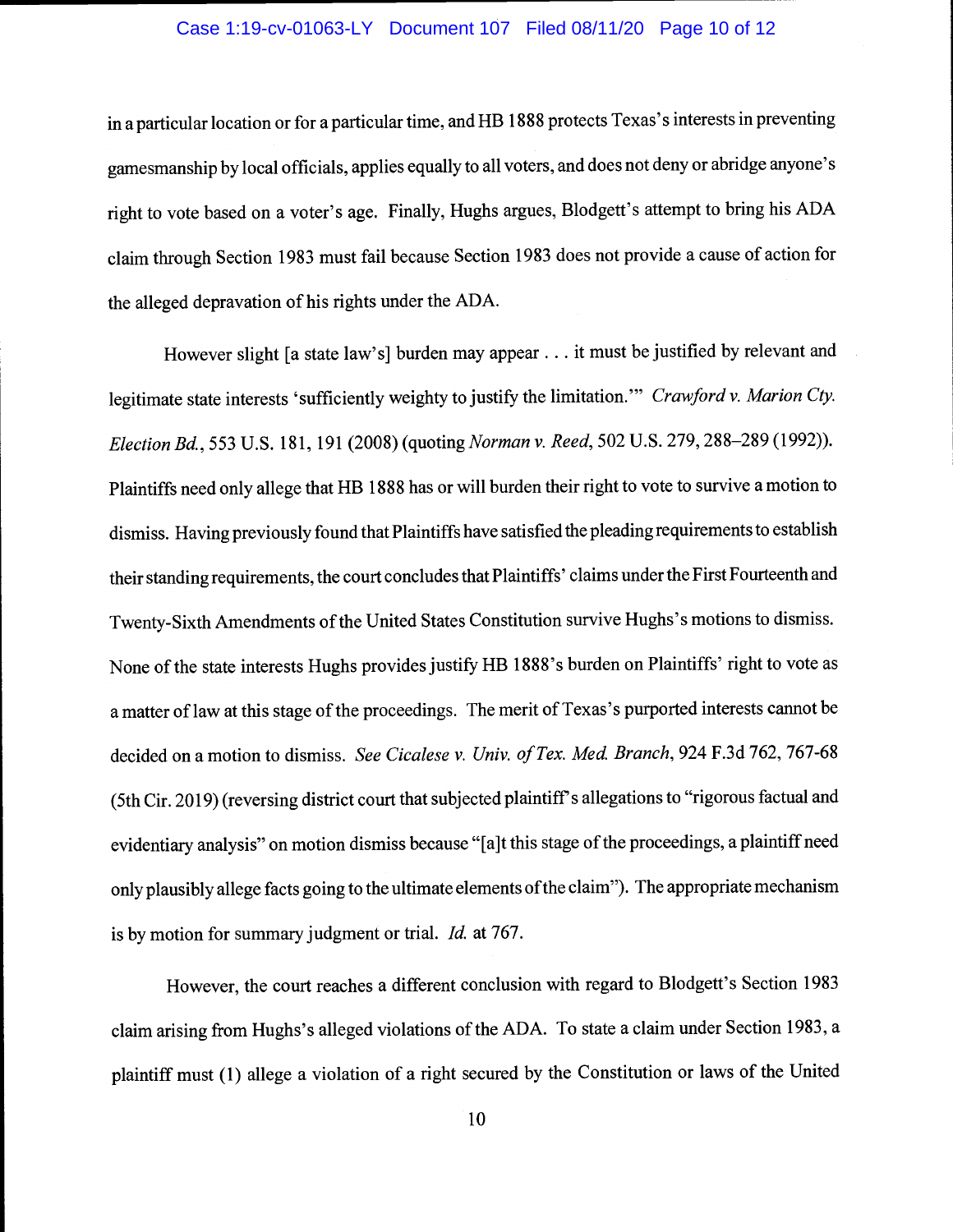## Case 1:19-cv-01063-LY Document 107 Filed 08/11/20 Page 11 of 12

States, and (2) demonstrate that the alleged deprivation was committed by a person acting under color of state law. Whitley v. Hanna, 726 F.3d 631, 638 (5th Cir. 2013); see also Siegert v. Gilley, 500 U.S. 226, 232 (1991) (noting that whether plaintiff has been deprived of right secured by Constitution is threshold inquiry in Section 1983 claim). To the extent Blodgett seeks reliefpursuant to Section 1983 for Hugh's violations of the ADA, that claim must fail because Section 1983 may not be used to enforce rights under a statute with its own specific remedial schemes. See Johnston v. Harris Cty. Flood Control Dist., 869 F.2d 1565, 1574 (5th Cir. 1989) ("Section 1983 is not an available remedy for the deprivation of a statutory right when the statute itself provides an exclusive remedy for violations of its own terms"). Because the ADA provides the exclusive remedy for disability discrimination, Blodgett must pursue his claims against Hughs for that cause of action pursuant to the processes provided specifically under the ADA. Therefore, the court will dismiss Blodgett's ADA claim brought under Section 1983.

#### IV. CONCLUSION

IT IS THEREFORE ORDERED that The Texas Secretary of State's Motion to Dismiss filed December 12, 2019 (Doc. #5) is GRANTED IN PART AS FOLLOWS: Plaintiff Terrell Blodgett's claim brought pursuant to Section 1983 of Title 42 of the United States Code for violations of the Americans with Disabilities Act is DISMISSED. In all other respects, the motion is DENIED.